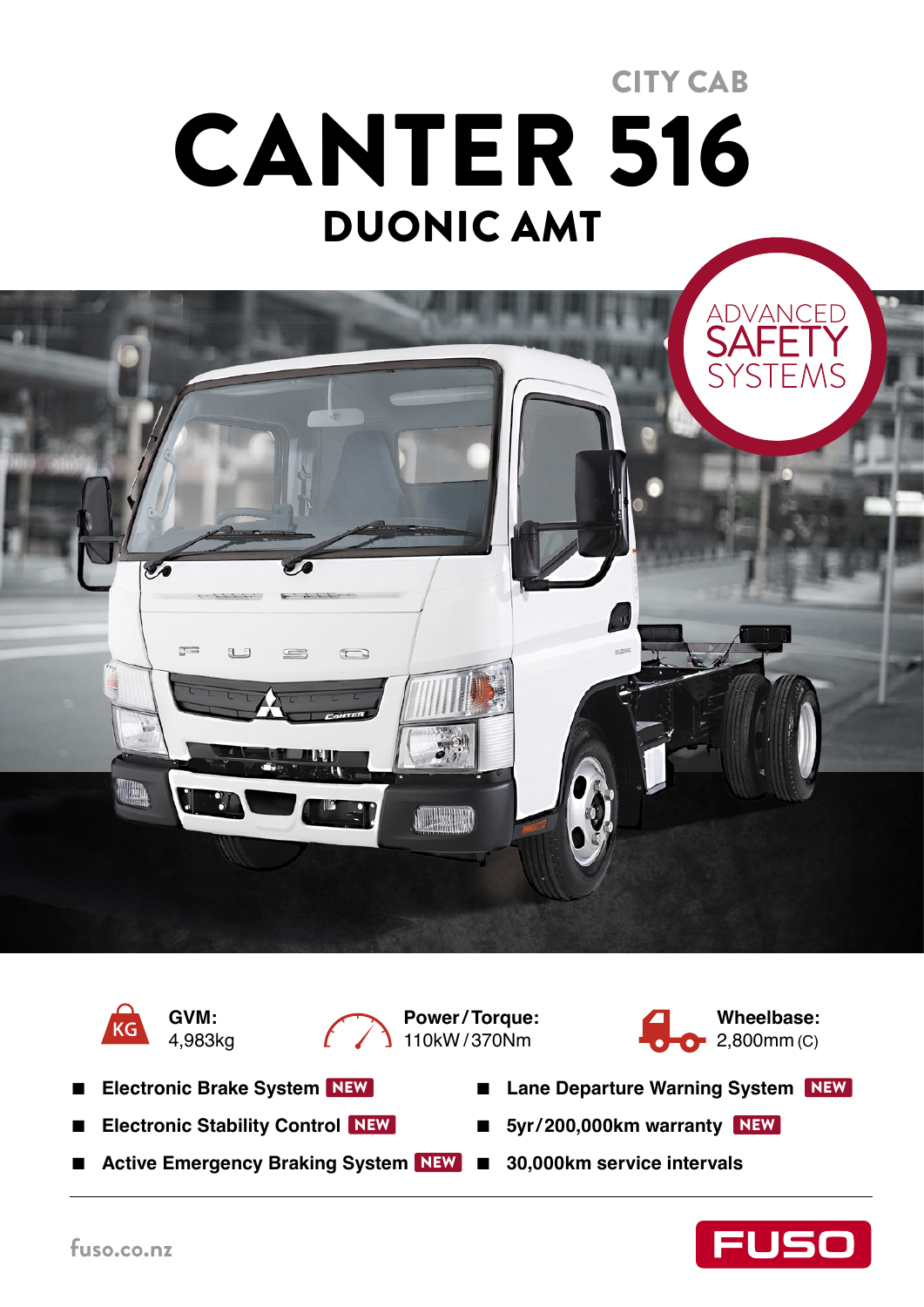# SPECIFICATIONS - CANTER 516 CITY CAB

| <b>MODEL</b> |
|--------------|
|              |

| 4x2516 | <b>CITY CA</b> |  |
|--------|----------------|--|
|        |                |  |

**43 6 SP. AMT** FEA21CR3SFBC 2,800 (C) 4,983 8,483

**MODEL WHEELBASE (mm) GVM (kg) GCM (kg)**

| <b>Engine Version</b>       | FUSO 4P10-T4 Euro 5 Diesel                                                                                                   |
|-----------------------------|------------------------------------------------------------------------------------------------------------------------------|
| Configuration               | 4 Cyl. In-line DOHC, 4-Valve                                                                                                 |
| Type                        | Variable Geometry Turbo Charged Air to Air<br>Intercooled                                                                    |
| <b>Displacement</b>         | 3 litre (2998cc)                                                                                                             |
| Power (DIN)                 | 110kW @ 2840~3500rpm                                                                                                         |
| Torque (DIN)                | 370Nm @ 1350~2840rpm                                                                                                         |
| Maximum Engine Speed (rpm)  | 4100                                                                                                                         |
| <b>Compression Ratio</b>    | 17.5:1                                                                                                                       |
| Cooling System / Oil Cooler | Water cooled with Viscous fan, 13.0L capacity.<br>Engine oil cooler                                                          |
| Air Cleaner                 | Paper Element Type with Restrictor Indicator.<br>Vertical Intake Mounted on Clean Air Side (RH)                              |
| <b>Emission Control</b>     | Diesel Particulate Filter (DPF) Exhaust<br>Dash Display DPF Status 0~9 (Empty~Full)<br>Parked Regeneration possible from 7~9 |
| <b>Emission Level</b>       | EURO 5 (ADR 80/03) and EEV rated<br>(Enhanced Environmentally-Friendly Vehicle)                                              |

#### 4P10-T4



### FUEL

| <b>Injection System</b> | Bosch Common Rail Direct Injection<br>Bosch Piezo Technology Injectors |
|-------------------------|------------------------------------------------------------------------|
| Tank Type               | Rectangular Steel Tank with Locking Cap                                |
| Fuel Capacity (L)       | 100                                                                    |
| <b>Filtration</b>       | Filter with Water Separator and Indicator Sensor                       |

| ELECTRICAL                   |                        |
|------------------------------|------------------------|
| Voltage                      | 12V Negative Earth     |
| <b>Alternator Capacity</b>   | 12V-110 amp            |
| <b>Battery Specification</b> | Heavy Duty 115D31L x 2 |
| Headlamp Type (W)            | Halogen 2 x 55/60      |
| Fog lamp in bumper           | Standard               |
|                              |                        |

# **CLUTCH**

**Clutch Model** DUONIC Automated Manual (no clutch pedal)

**Type** Dual Clutch (Wet Multi-plate)

| <b>TRANSMISSION</b> |                                                     |                                                                                                                  |
|---------------------|-----------------------------------------------------|------------------------------------------------------------------------------------------------------------------|
| Version             | <b>FUSO DUONIC M038S6</b>                           |                                                                                                                  |
| <b>Type/Speeds</b>  | and Manual Modes                                    | 6 Speed Automated Manual with Auto                                                                               |
| <b>Features</b>     |                                                     | Virtually Instant Gear Changes<br>In-Dash Gear Lever with Park Brake Position<br>ECO Mode to Minimise Fuel Usage |
| Ratios              | 1st: 5.397<br>2nd: 3.788<br>3rd: 2.310<br>4th:1.474 | 5th: 1.000<br>6th: 0.701<br>Rev. 5.397                                                                           |
| <b>PTO Opening</b>  | I H Side                                            |                                                                                                                  |

| <b>FRONT AXLE</b>                        |                                                 |
|------------------------------------------|-------------------------------------------------|
| Axle                                     | FUSO F200T Independent Front Suspension<br>Type |
| Design Capacity (kg)                     | 2.300                                           |
| <b>Max Operating Capacity (kg)</b> 2,180 |                                                 |

### FRONT SUSPENSION

**Type** Double Wishbone Independent Front Suspension with Coil Springs and Shock Absorbers

| RFAR AX                     |                                   |
|-----------------------------|-----------------------------------|
| Axle                        | FUSO D03 Full Floating Banjo Type |
| Ratio                       | 4.444.1                           |
| Design Capacity (kg)        | 3,800                             |
| Max Operating Capacity (kg) | 3,800                             |

| <b>REAR SUSPENSION</b>          |                                                                            |
|---------------------------------|----------------------------------------------------------------------------|
| <b>Steel Suspension</b><br>lype |                                                                            |
| Details                         | Taper Leaf Spring with Stabiliser Bar and Double<br>Acting Shock Absorbers |
| Size Main Leaves (mm)           | $1.100 \times 70$                                                          |
|                                 |                                                                            |

# STEERING

Power Assisted

| Tilt/Telescopic Adjustable Steering Whee |  |  |
|------------------------------------------|--|--|
|                                          |  |  |

| <b>BRAKES</b>          |                                                                    |
|------------------------|--------------------------------------------------------------------|
| <b>Type</b>            | Hydraulic Dual Circuit with Front and Rear<br>Single Caliper Discs |
| Size Front / Rear (mm) | $276 \times 28$                                                    |
| <b>Features</b>        | $ABS + EBD + EBS$<br>Exhaust Brake<br><b>Brake Priority System</b> |
| Park Brake             | <b>Transmission Mounted</b>                                        |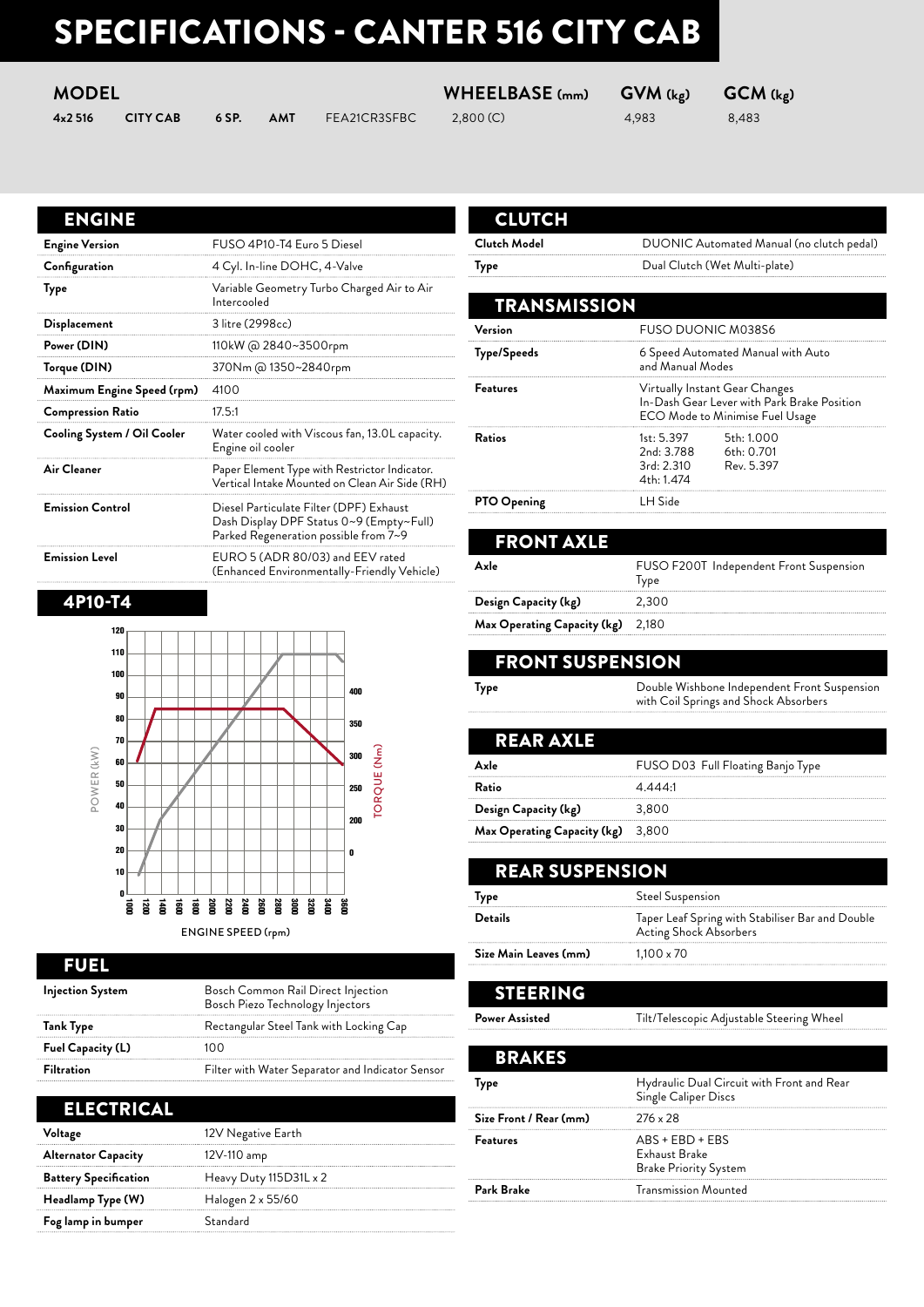# SPECIFICATIONS - CANTER 516 CITY CAB

### WHEELS AND TYRES

| Wheel Size                | $16.0x5.5K-115$ |
|---------------------------|-----------------|
| Tyre Size All             | 185/85R16       |
| <b>Spare Tyre Carrier</b> | Υρς             |

#### **CHASSIS**

**Size (mm)** 188 x 60 x 4

**Refer to the bodybuilders guidelines on the Fuso website (www.fuso.co.nz) before mounting a body or modifying the chassis**

| <b>INSTRUMENTS</b>                |                                                                                                                     |
|-----------------------------------|---------------------------------------------------------------------------------------------------------------------|
| Gauges                            | Speedometer with Odometer; Tachometer; Fuel<br>Level; Water Temperature                                             |
| <b>Colour Information Display</b> | <b>Fuel Consumption</b><br>DPF Bar Chart from 1~9<br>Water Temperature<br>Maintenance Reminder System<br>Tripmeters |

#### STANDARD FEATURES

| <b>Cab Cooling and Heating</b> | Air Conditioner / Heater / Demister                                                                            |
|--------------------------------|----------------------------------------------------------------------------------------------------------------|
| <b>Accessory Power</b>         | 12V Accessory Power Outlet / Cigar Lighter                                                                     |
| Driving                        | Keyless Central Locking<br>Electric Windows                                                                    |
| Storage                        | Dual Overhead Storage Pockets<br>In-Dash Centre Document Storage<br>Door Storage Pockets<br>Lockable Glove Box |

| <b>CAB FEATURES</b>     |                                                          |
|-------------------------|----------------------------------------------------------|
| Type                    | All Steel Forward Control Manual Tilt                    |
| Mounting                | Hydroelastic 4 Point                                     |
| Colour                  | Natural White (W31)                                      |
| Interior                | Fully Trimmed cab with vinyl floor covering              |
| <b>Seating Capacity</b> |                                                          |
| Seat (driver)           | Heavy Duty with LH Arm Rest<br>Adjustable Lumbar Support |
| Seats (passenger)       | Flat Folding, 2 Passenger Bench                          |

# SERVICE INTERVALS

**30,000km full service / 15,000km safety inspection**

30,000km full service intervals, depending on application/use. 15,000km safety inspection, with greasing, required to maintain warranty cover and ensure optimum performance.

#### WARRANTY

#### **5 years / 200,000km**

Simply have your vehicle serviced at an authorised FUSO Service Centre, NEW at the recommended servicing intervals, and you are covered by an additional 2 year / 100,000km FUSO warranty on top of the first 3 years / 100,000km. That's a total of 5 years / 200,000km cover.

Refer to terms and conditions in the FUSO warranty booklet for full details.

# **SAFETY FEATURES**

| <b>ACTIVE SAFETY FEATURES</b>              |     |  |
|--------------------------------------------|-----|--|
| <b>Electronic Brake System (EBS)</b>       | Yes |  |
| <b>Electronic Stability Control (ESC)</b>  | Yes |  |
| Active Emergency Braking System (AEBS) Yes |     |  |
| Lane Departure Warning System (LDWS)       | Yes |  |

#### CAB

| ◡่ี∼                           |                                                                                                                                                                                  |  |  |  |  |
|--------------------------------|----------------------------------------------------------------------------------------------------------------------------------------------------------------------------------|--|--|--|--|
| Structure                      | ECE R-29 Reinforced Cab<br>Side Intrusion Bar                                                                                                                                    |  |  |  |  |
| Airbags                        | <b>NEW</b><br>Driver's (steering wheel)<br>Passenger's (dashboard)                                                                                                               |  |  |  |  |
| Seatbelts                      | ELR 3-Point (+ height-adjustable<br>with pre tensioner for driver)<br>Lap Belt (centre passenger)                                                                                |  |  |  |  |
| <b>Steering Wheel</b>          | Energy-absorbing<br>Adjustable (height and reach)                                                                                                                                |  |  |  |  |
| <b>Rearview Mirrors</b>        | Heated                                                                                                                                                                           |  |  |  |  |
| Yes<br>Fog Lamps               |                                                                                                                                                                                  |  |  |  |  |
| <b>Front Step Lights</b>       | Yes                                                                                                                                                                              |  |  |  |  |
| <b>Keyless Central Locking</b> | Yes                                                                                                                                                                              |  |  |  |  |
|                                |                                                                                                                                                                                  |  |  |  |  |
| 7" Touchscreen Media Unit      | AM/FM/DAB + USB + AUX NEW<br>Apple CarPlay and Android Auto<br>Wi-Fi enabled for Internet Radio<br>Bluetooth<br>32GB capacity storage<br>HD Reverse Camera included <sup>+</sup> |  |  |  |  |

| <b>Speed Limter</b>                                        | Yes (activated and adjustable by<br>FUSO dealer) |
|------------------------------------------------------------|--------------------------------------------------|
| Anti-Lock Braking System (ABS)                             | Yes                                              |
| <b>Anti-Slip Regulator (ASR)</b>                           | Yes                                              |
| <b>Electronic Brake Force Distribution</b><br>(EBD)        | Yes                                              |
| <b>Disc Brakes</b>                                         | Auto-Adjusting, 4 Wheel Single<br>Caliper        |
| <b>Brake Priority System</b>                               | Yes                                              |
| <b>Exhaust Brake</b>                                       | Yes                                              |
| <b>Hill Start Assist</b>                                   | Yes                                              |
| <b>Reverse Warning Buzzer</b>                              | Yes                                              |
| Anti Roll Bar                                              | Yes                                              |
| <b>Brake Wear Indicator</b>                                | Yes                                              |
| <b>OPTIONS</b>                                             |                                                  |
| $^\dagger$ Additional Multimedia Display Cameras (up to 4) |                                                  |
| Truck Specific GPS Navigation                              |                                                  |
| <b>Reversing Sensors</b>                                   |                                                  |
| Tyre Pressure Monitoring System                            |                                                  |
| Wireless Phone Charge Pocket                               |                                                  |

| <b>KERB WEIGHTS AND MAX AXLE LOADS (kg)</b>                                                |              |                   |            |                     |       |               |      |       |
|--------------------------------------------------------------------------------------------|--------------|-------------------|------------|---------------------|-------|---------------|------|-------|
|                                                                                            |              | Vehicle Ratings** |            | Max Axle Loadings** |       | Kerb Weights* |      |       |
| Model                                                                                      |              | <b>GVM</b>        | <b>GCM</b> | Front               | Rear  | Front         | Rear | Total |
| 4x2 516 City Cab 6 Sp. AMT                                                                 | FEA21CR3SFBC | 4.983             | 8.483      | 2.180               | 3.800 | 1.380         | 570  | 1.950 |
| * Weights (est.) includes 10L fuel and spare wheel and are subject to 2.5% variation (+/-) |              |                   |            |                     |       |               |      |       |
| ** Vehicle ratings and max axle loadings may be limited by local regulations.              |              |                   |            |                     |       |               |      |       |